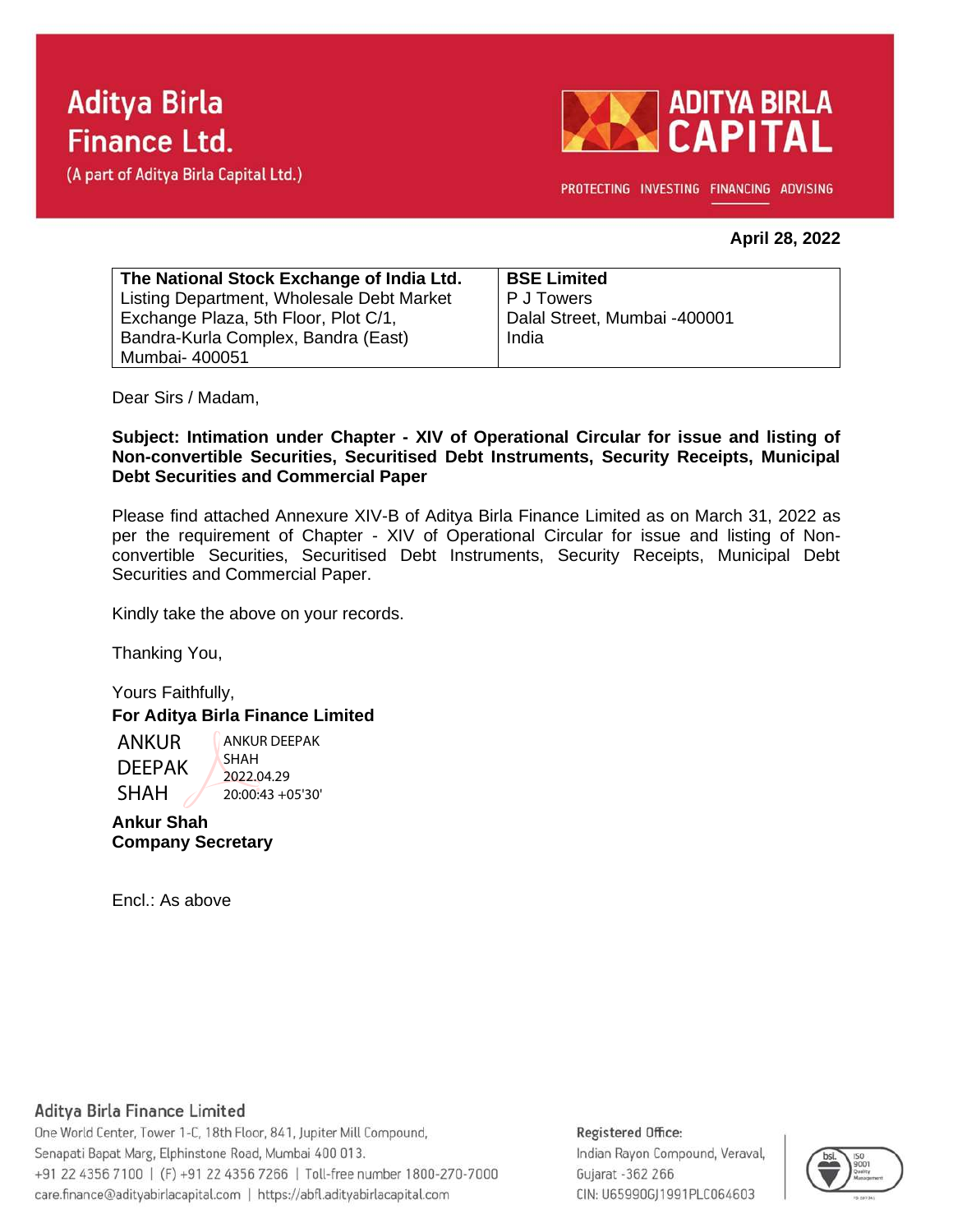(A part of Aditya Birla Capital Ltd.)



PROTECTING INVESTING FINANCING ADVISING

| SI.<br>No.     | <b>ISIN</b>         | <b>Allotment</b><br>Date | <b>BSE Listing</b><br><b>Date</b> | <b>Listing</b><br>Quantity | First Issue /<br><b>Further Issue</b> | <b>Exchange</b> | <b>BSE - A hyperlink of 'Listing Notification by stock</b><br>exchange' [final approval] hyperlink<br>(downloadable) |
|----------------|---------------------|--------------------------|-----------------------------------|----------------------------|---------------------------------------|-----------------|----------------------------------------------------------------------------------------------------------------------|
| $\mathbf{1}$   | INE860H07BS1        | 10-Sep-15                | 23-Feb-18                         | 200                        | First                                 | <b>BSE</b>      | https://www.bseindia.com/markets/MarketInfo/Di<br>spNewNoticesCirculars.aspx?page=20180223-30                        |
| $\overline{2}$ | INE860H07BU7        | 7-Oct-15                 | 23-Feb-18                         | 600                        | First                                 | <b>BSE</b>      | https://www.bseindia.com/markets/MarketInfo/Di<br>spNewNoticesCirculars.aspx?page=20180223-30                        |
| 3              | INE860H07BV5        | 12-Oct-15                | 23-Feb-18                         | 210                        | First                                 | <b>BSE</b>      | https://www.bseindia.com/markets/MarketInfo/Di<br>spNewNoticesCirculars.aspx?page=20180223-30                        |
| 4              | INE860H07BX1        | 19-Oct-15                | 23-Feb-18                         | 150                        | First                                 | <b>BSE</b>      | https://www.bseindia.com/markets/MarketInfo/Di<br>spNewNoticesCirculars.aspx?page=20180223-30                        |
| 5              | INE860H07BZ6        | 3-Nov-15                 | 23-Feb-18                         | 5000                       | First                                 | <b>BSE</b>      | https://www.bseindia.com/markets/MarketInfo/Di<br>spNewNoticesCirculars.aspx?page=20180223-30                        |
| 6              | INE860H07CL4        | 23-Feb-16                | 23-Feb-18                         | 100                        | First                                 | <b>BSE</b>      | https://www.bseindia.com/markets/MarketInfo/Di<br>spNewNoticesCirculars.aspx?page=20180223-30                        |
| $\overline{7}$ | INE860H07CM2        | 9-Mar-16                 | 23-Feb-18                         | 100                        | First                                 | <b>BSE</b>      | https://www.bseindia.com/markets/MarketInfo/Di<br>spNewNoticesCirculars.aspx?page=20180223-30                        |
| 8              | INE860H07CS9        | 21-Mar-16                | 23-Feb-18                         | 50                         | First                                 | <b>BSE</b>      | https://www.bseindia.com/markets/MarketInfo/Di<br>spNewNoticesCirculars.aspx?page=20180223-30                        |
| 9              | INE860H07FD4        | 13-Jun-17                | 23-Feb-18                         | 50                         | First                                 | <b>BSE</b>      | https://www.bseindia.com/markets/MarketInfo/Di<br>spNewNoticesCirculars.aspx?page=20180223-30                        |
| 10             | INE860H07FF9        | 19-Jun-17                | 23-Feb-18                         | 500                        | First                                 | <b>BSE</b>      | https://www.bseindia.com/markets/MarketInfo/Di<br>spNewNoticesCirculars.aspx?page=20180223-30                        |
| 11             | INE860H07FG7        | 29-Jun-17                | 23-Feb-18                         | 2000                       | First                                 | <b>BSE</b>      | https://www.bseindia.com/markets/MarketInfo/Di<br>spNewNoticesCirculars.aspx?page=20180223-30                        |
| 12             | <b>INE860H07FK9</b> | 14-Aug-17                | 23-Feb-18                         | 500                        | First                                 | <b>BSE</b>      | https://www.bseindia.com/markets/MarketInfo/Di<br>spNewNoticesCirculars.aspx?page=20180223-30                        |
| 13             | INE860H07FL7        | 18-Aug-17                | 23-Feb-18                         | 1000                       | First                                 | <b>BSE</b>      | https://www.bseindia.com/markets/MarketInfo/Di                                                                       |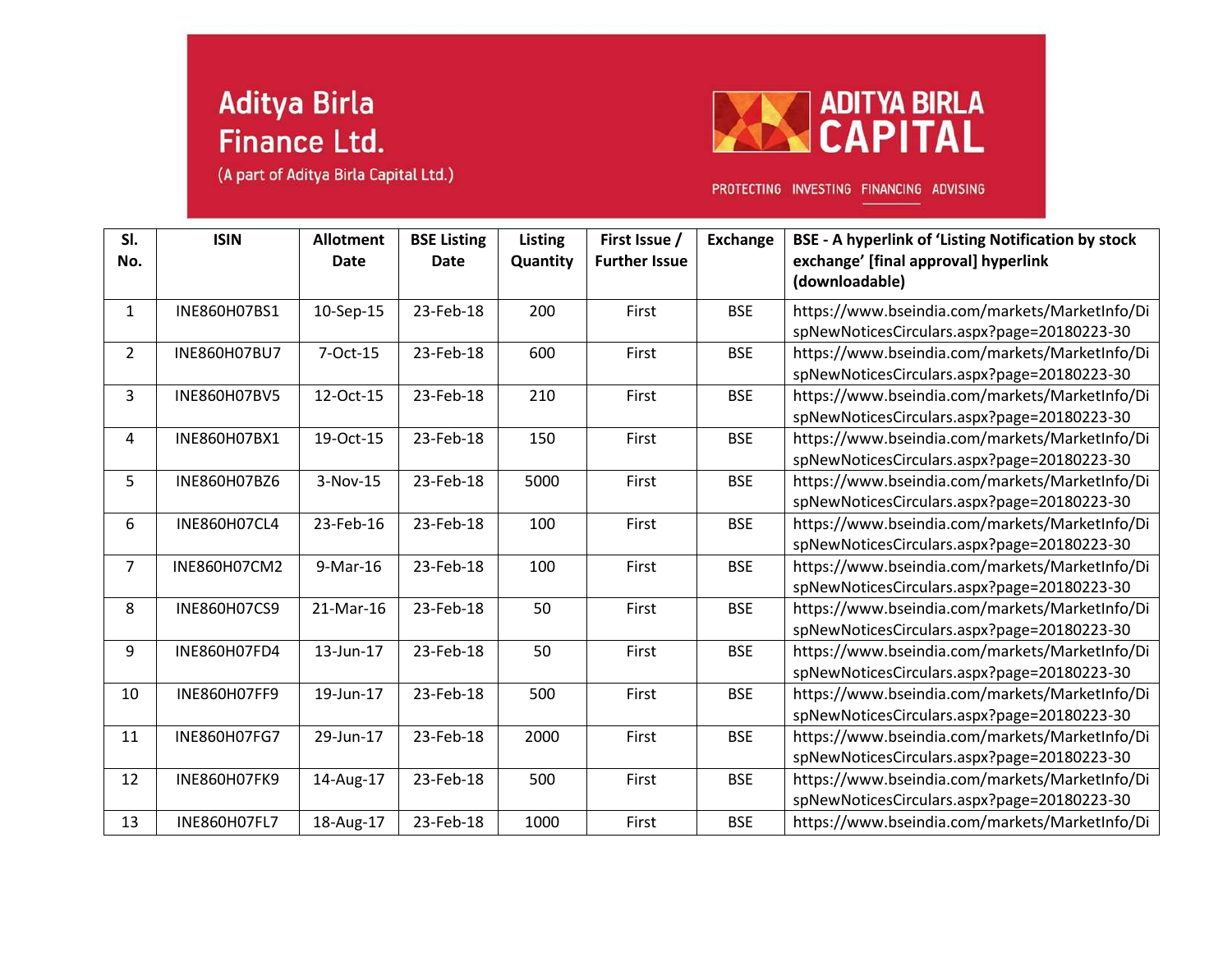(A part of Aditya Birla Capital Ltd.)



PROTECTING INVESTING FINANCING ADVISING

|    |                     |            |             |      |         |            | spNewNoticesCirculars.aspx?page=20180223-30    |
|----|---------------------|------------|-------------|------|---------|------------|------------------------------------------------|
| 14 | <b>INE860H07FM5</b> | 23-Aug-17  | 23-Feb-18   | 1500 | First   | <b>BSE</b> | https://www.bseindia.com/markets/MarketInfo/Di |
|    |                     |            |             |      |         |            | spNewNoticesCirculars.aspx?page=20180223-30    |
| 15 | <b>INE860H07FN3</b> | 7-Sep-17   | 23-Feb-18   | 3250 | First   | <b>BSE</b> | https://www.bseindia.com/markets/MarketInfo/Di |
|    |                     |            |             |      |         |            | spNewNoticesCirculars.aspx?page=20180223-30    |
| 16 | INE860H07FT0        | 26-Jun-18  | $4$ -Jul-18 | 510  | First   | <b>BSE</b> | https://www.bseindia.com:6443/markets/MarketI  |
|    |                     |            |             |      |         |            | nfo/DispNewNoticesCirculars.aspx?page=2018070  |
|    |                     |            |             |      |         |            | $4 - 22$                                       |
| 17 | <b>INE860H07FV6</b> | 27-Jul-18  | $6$ -Aug-18 | 150  | First   | <b>BSE</b> | https://www.bseindia.com:6443/markets/MarketI  |
|    |                     |            |             |      |         |            | nfo/DispNewNoticesCirculars.aspx?page=2018080  |
|    |                     |            |             |      |         |            | $6 - 25$                                       |
| 18 | INE860H07GE0        | 26-Oct-18  | $6-Nov-18$  | 1590 | First   | <b>BSE</b> | https://www.bseindia.com:6443/markets/MarketI  |
|    |                     |            |             |      |         |            | nfo/DispNewNoticesCirculars.aspx?page=2018110  |
|    |                     |            |             |      |         |            | $6 - 33$                                       |
| 19 | <b>INE860H07GE0</b> | $6-Nov-18$ | 16-Nov-18   | 179  | Further | <b>BSE</b> | https://www.bseindia.com:6443/markets/MarketI  |
|    |                     |            |             |      |         |            | nfo/DispNewNoticesCirculars.aspx?page=2018111  |
|    |                     |            |             |      |         |            | $6 - 21$                                       |
| 20 | <b>INE860H07FV6</b> | 11-Dec-18  | 31-Dec-18   | 1450 | Further | <b>BSE</b> | https://www.bseindia.com:6443/markets/Marketl  |
|    |                     |            |             |      |         |            | nfo/DispNewNoticesCirculars.aspx?page=2018123  |
|    |                     |            |             |      |         |            | $1 - 34$                                       |
| 21 | INE860H07GE0        | 11-Dec-18  | 31-Dec-18   | 1190 | Further | <b>BSE</b> | https://www.bseindia.com:6443/markets/MarketI  |
|    |                     |            |             |      |         |            | nfo/DispNewNoticesCirculars.aspx?page=2018123  |
|    |                     |            |             |      |         |            | $1 - 34$                                       |
| 22 | <b>INE860H07GL5</b> | 21-Dec-18  | $3-Jan-19$  | 700  | First   | <b>BSE</b> | https://www.bseindia.com:6443/markets/MarketI  |
|    |                     |            |             |      |         |            | nfo/DispNewNoticesCirculars.aspx?page=2019010  |
|    |                     |            |             |      |         |            | $3 - 19$                                       |
| 23 | INE860H07GM3        | 21-Dec-18  | 03-Jan-19   | 150  | First   | <b>BSE</b> | https://www.bseindia.com/markets/MarketInfo/Di |

### Aditya Birla Finance Limited

One World Center, Tower 1-C, 18th Floor, 841, Jupiter Mill Compound, Senapati Bapat Marg, Elphinstone Road, Mumbai 400 013. +91 22 4356 7100 | (F) +91 22 4356 7266 | Toll-free number 1800-270-7000 care.finance@adityabirlacapital.com | https://abfl.adityabirlacapital.com

Registered Office:

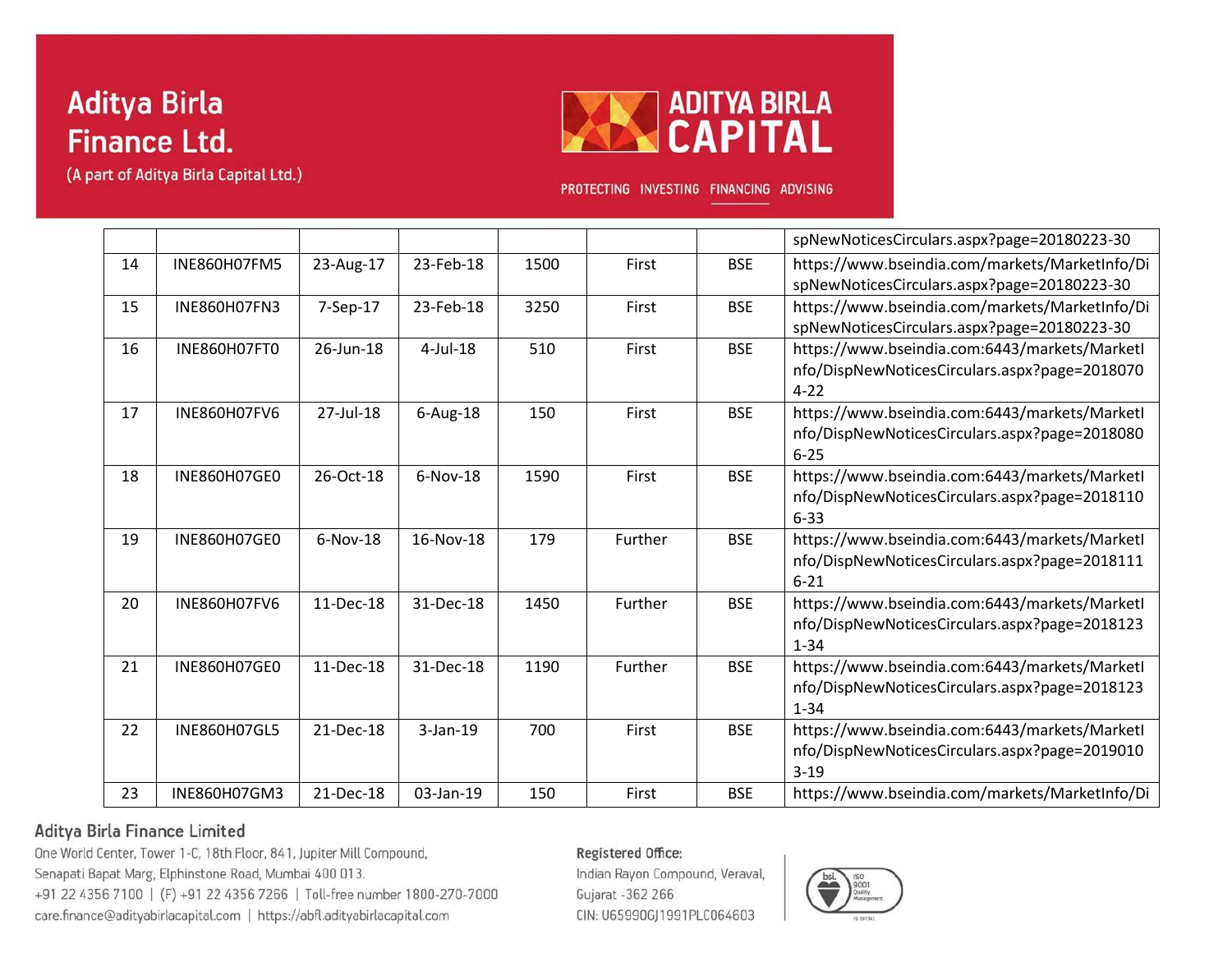(A part of Aditya Birla Capital Ltd.)



PROTECTING INVESTING FINANCING ADVISING

|    |                     |             |                 |      |         |            | spNewNoticesCirculars.aspx?page=20190103-19                                                                |
|----|---------------------|-------------|-----------------|------|---------|------------|------------------------------------------------------------------------------------------------------------|
| 24 | INE860H07GE0        | 27-Dec-18   | 09-Jan-19       | 500  | Further | <b>BSE</b> | https://www.bseindia.com:6443/markets/Marketl<br>nfo/DispNewNoticesCirculars.aspx?page=2019011<br>$1 - 29$ |
| 25 | <b>INE860H07GL5</b> | 27-Dec-18   | 09-Jan-19       | 810  | Further | <b>BSE</b> | https://www.bseindia.com:6443/markets/Marketl<br>nfo/DispNewNoticesCirculars.aspx?page=2019010<br>$9 - 29$ |
| 26 | INE860H07GM3        | 27-Dec-18   | 09-Jan-19       | 690  | Further | <b>BSE</b> | https://www.bseindia.com:6443/markets/MarketI<br>nfo/DispNewNoticesCirculars.aspx?page=2019010<br>$9 - 29$ |
| 27 | INE860H07GE0        | $7$ -Jan-19 | $11$ -Jan- $19$ | 320  | Further | <b>BSE</b> | https://www.bseindia.com:6443/markets/Marketl<br>nfo/DispNewNoticesCirculars.aspx?page=2019011<br>$1 - 20$ |
| 28 | <b>INE860H07GL5</b> | $7$ -Jan-19 | $11$ -Jan-19    | 160  | Further | <b>BSE</b> | https://www.bseindia.com:6443/markets/Marketl<br>nfo/DispNewNoticesCirculars.aspx?page=2019011<br>$1 - 20$ |
| 29 | <b>INE860H07GE0</b> | 25-Jan-19   | 06-Feb-19       | 305  | Further | <b>BSE</b> | https://www.bseindia.com:6443/markets/Marketl<br>nfo/DispNewNoticesCirculars.aspx?page=2019020<br>$6 - 19$ |
| 30 | INE860H07GM3        | 12-Feb-19   | 19-Feb-19       | 385  | Further | <b>BSE</b> | https://www.bseindia.com:6443/markets/Marketl<br>nfo/DispNewNoticesCirculars.aspx?page=2019021<br>$9 - 9$  |
| 31 | INE860H07GM3        | 29-Mar-19   | 09-Apr-19       | 1500 | Further | <b>BSE</b> | https://www.bseindia.com:6443/markets/Marketl<br>nfo/DispNewNoticesCirculars.aspx?page=2019040<br>$9 - 32$ |
| 32 | <b>INE860H07GE0</b> | 25-Apr-19   | 07-May-19       | 750  | Further | <b>BSE</b> | https://www.bseindia.com/markets/MarketInfo/Di<br>spNewNoticesCirculars.aspx?page=20190507-24              |

### Aditya Birla Finance Limited

One World Center, Tower 1-C, 18th Floor, 841, Jupiter Mill Compound, Senapati Bapat Marg, Elphinstone Road, Mumbai 400 013. +91 22 4356 7100 | (F) +91 22 4356 7266 | Toll-free number 1800-270-7000 care.finance@adityabirlacapital.com | https://abfl.adityabirlacapital.com

#### Registered Office:

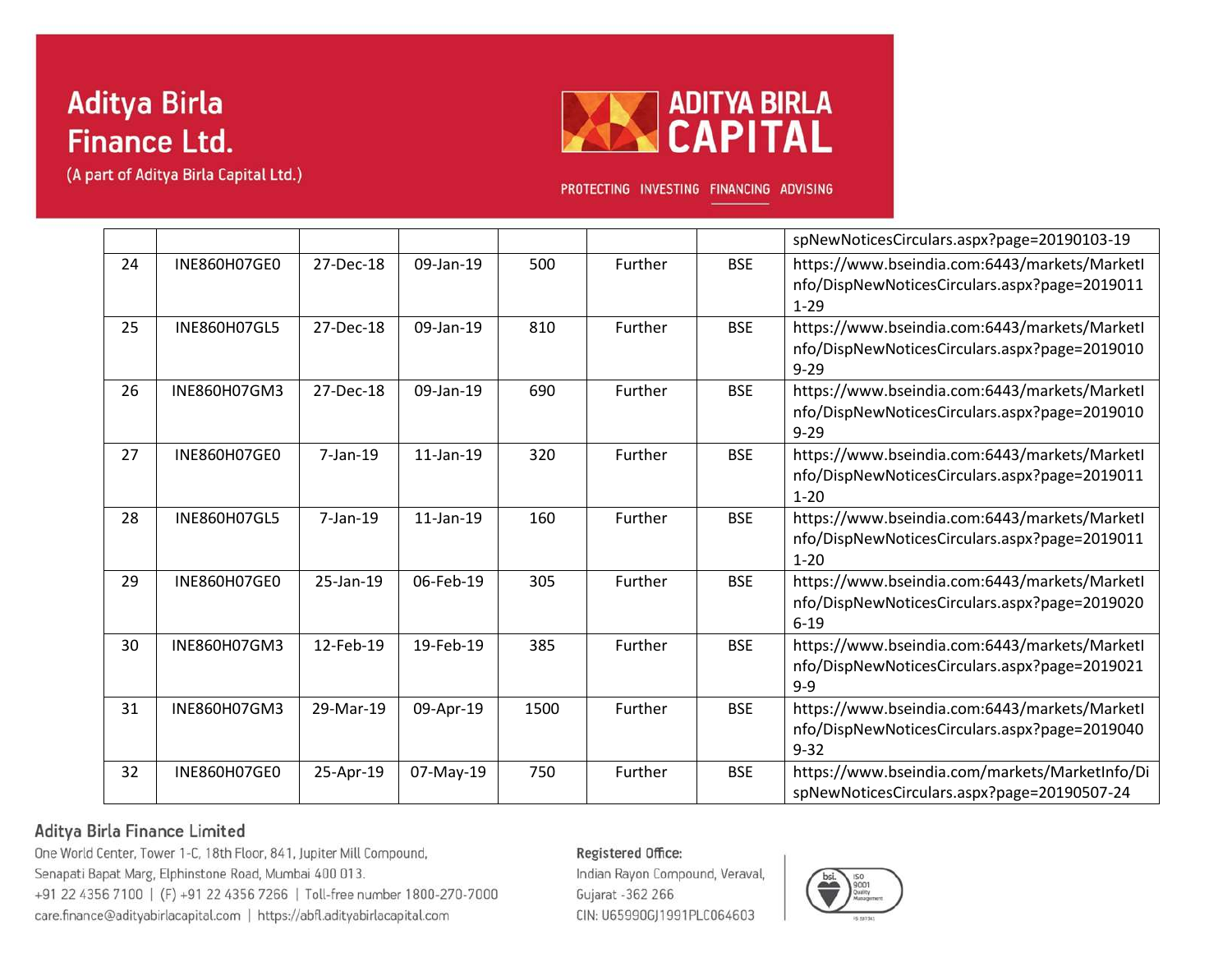



PROTECTING INVESTING FINANCING ADVISING

| 33 | INE860H07GR2        | 8-May-19    | 13-May-19 | 379   | First   | <b>BSE</b> | https://www.bseindia.com:6443/markets/MarketI<br>nfo/DispNewNoticesCirculars.aspx?page=2019051<br>$3 - 9$  |
|----|---------------------|-------------|-----------|-------|---------|------------|------------------------------------------------------------------------------------------------------------|
| 34 | INE860H07GS0        | 20-May-19   | 27-May-19 | 15000 | First   | <b>BSE</b> | https://www.bseindia.com:6443/markets/Marketl<br>nfo/DispNewNoticesCirculars.aspx?page=2019052<br>$7 - 29$ |
| 35 | <b>INE860H07GT8</b> | 12-Jun-19   | 19-Jun-19 | 1730  | First   | <b>BSE</b> | https://www.bseindia.com:6443/markets/Marketl<br>nfo/DispNewNoticesCirculars.aspx?page=2019061<br>$9 - 11$ |
| 36 | <b>INE860H07GT8</b> | 24-Jun-19   | 26-Jun-19 | 1980  | Further | <b>BSE</b> | https://www.bseindia.com:6443/markets/Marketl<br>nfo/DispNewNoticesCirculars.aspx?page=2019062<br>$6 - 22$ |
| 37 | INE860H07GT8        | 28-Jun-19   | 09-Jul-19 | 1116  | Further | <b>BSE</b> | https://www.bseindia.com:6443/markets/MarketI<br>nfo/DispNewNoticesCirculars.aspx?page=2019070<br>$9 - 23$ |
| 38 | <b>INE860H07GU6</b> | $4$ -Jul-19 | 10-Jul-19 | 292   | First   | <b>BSE</b> | https://www.bseindia.com:6443/markets/MarketI<br>nfo/DispNewNoticesCirculars.aspx?page=2019071<br>$0 - 12$ |
| 39 | <b>INE860H07GT8</b> | 24-Jul-19   | 26-Jul-19 | 987   | Further | <b>BSE</b> | https://www.bseindia.com:6443/markets/Marketl<br>nfo/DispNewNoticesCirculars.aspx?page=2019072<br>$6 - 22$ |
| 40 | INE860H07GW2        | 4-Dec-19    | 17-Dec-19 | 1500  | First   | <b>BSE</b> | https://www.bseindia.com:6443/markets/Marketl<br>nfo/DispNewNoticesCirculars.aspx?page=2019121<br>$7 - 18$ |
| 41 | <b>INE860H07GX0</b> | 20-Jan-20   | 27-Jan-20 | 10000 | First   | <b>BSE</b> | https://www.bseindia.com:6443/markets/MarketI<br>nfo/DispNewNoticesCirculars.aspx?page=2020012<br>$7 - 38$ |

### Aditya Birla Finance Limited

One World Center, Tower 1-C, 18th Floor, 841, Jupiter Mill Compound, Senapati Bapat Marg, Elphinstone Road, Mumbai 400 013. +91 22 4356 7100 | (F) +91 22 4356 7266 | Toll-free number 1800-270-7000 care.finance@adityabirlacapital.com | https://abfl.adityabirlacapital.com

#### Registered Office:

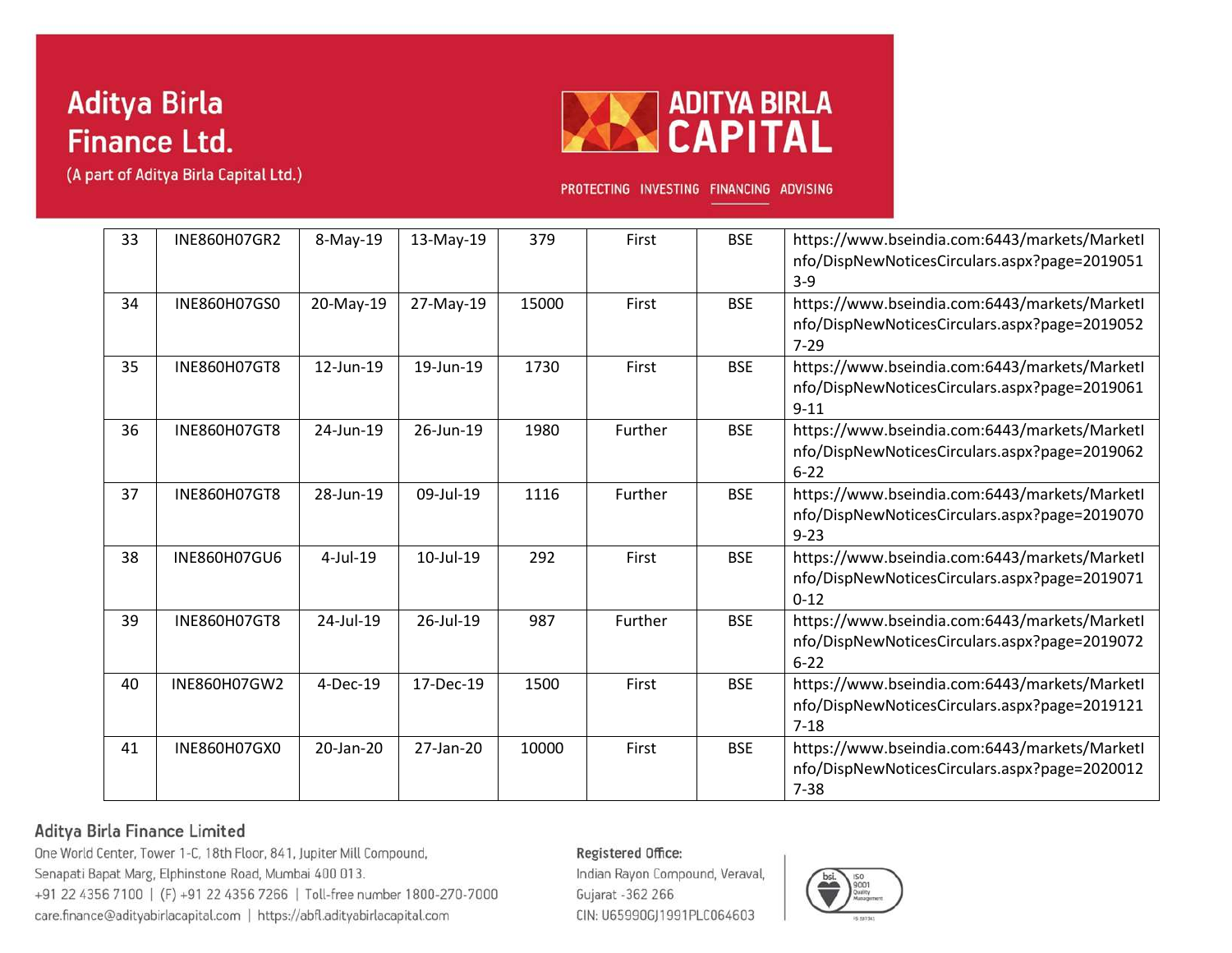



PROTECTING INVESTING FINANCING ADVISING

| 42 | INE860H07GY8        | 17-Apr-20 | 24-Apr-20 | 2050 | First | <b>BSE</b> | https://www.bseindia.com:6443/markets/MarketI<br>nfo/DispNewNoticesCirculars.aspx?page=2020042<br>$4 - 20$ |
|----|---------------------|-----------|-----------|------|-------|------------|------------------------------------------------------------------------------------------------------------|
| 43 | INE860H07GZ5        | 28-Apr-20 | 04-May-20 | 2250 | First | <b>BSE</b> | https://www.bseindia.com:6443/markets/MarketI<br>nfo/DispNewNoticesCirculars.aspx?page=2020050<br>$4 - 25$ |
| 44 | <b>INE860H07HA6</b> | 28-Apr-20 | 04-May-20 | 250  | First | <b>BSE</b> | https://www.bseindia.com:6443/markets/Marketl<br>nfo/DispNewNoticesCirculars.aspx?page=2020050<br>$4 - 25$ |
| 45 | INE860H07HB4        | 26-Jun-20 | 02-Jul-20 | 2500 | First | <b>BSE</b> | https://www.bseindia.com:6443/markets/Marketl<br>nfo/DispNewNoticesCirculars.aspx?page=2020070<br>$2 - 30$ |
| 46 | INE860H07HC2        | 22-Oct-20 | 27-Oct-20 | 3300 | First | <b>BSE</b> | https://www.bseindia.com:6443/markets/MarketI<br>nfo/DispNewNoticesCirculars.aspx?page=2020102<br>$7 - 34$ |
| 47 | INE860H07HD0        | 23-Dec-20 | 24-Dec-20 | 750  | First | <b>BSE</b> | https://www.bseindia.com:6443/markets/MarketI<br>nfo/DispNewNoticesCirculars.aspx?page=2020122<br>$4 - 11$ |
| 48 | <b>INE860H07HE8</b> | 18-Feb-21 | 19-Feb-21 | 250  | First | <b>BSE</b> | https://www.bseindia.com:6443/markets/Marketl<br>nfo/DispNewNoticesCirculars.aspx?page=2021021<br>$9 - 24$ |
| 49 | <b>INE860H07HF5</b> | 25-Feb-21 | 26-Feb-21 | 7750 | First | <b>BSE</b> | https://www.bseindia.com:6443/markets/Marketl<br>nfo/DispNewNoticesCirculars.aspx?page=2021022<br>$6 - 12$ |
| 50 | INE860H07HG3        | 16-Mar-21 | 17-Mar-21 | 5000 | First | <b>BSE</b> | https://www.bseindia.com:6443/markets/MarketI<br>nfo/DispNewNoticesCirculars.aspx?page=2021031<br>$7 - 11$ |

### Aditya Birla Finance Limited

One World Center, Tower 1-C, 18th Floor, 841, Jupiter Mill Compound, Senapati Bapat Marg, Elphinstone Road, Mumbai 400 013. +91 22 4356 7100 | (F) +91 22 4356 7266 | Toll-free number 1800-270-7000 care.finance@adityabirlacapital.com | https://abfl.adityabirlacapital.com

#### Registered Office:

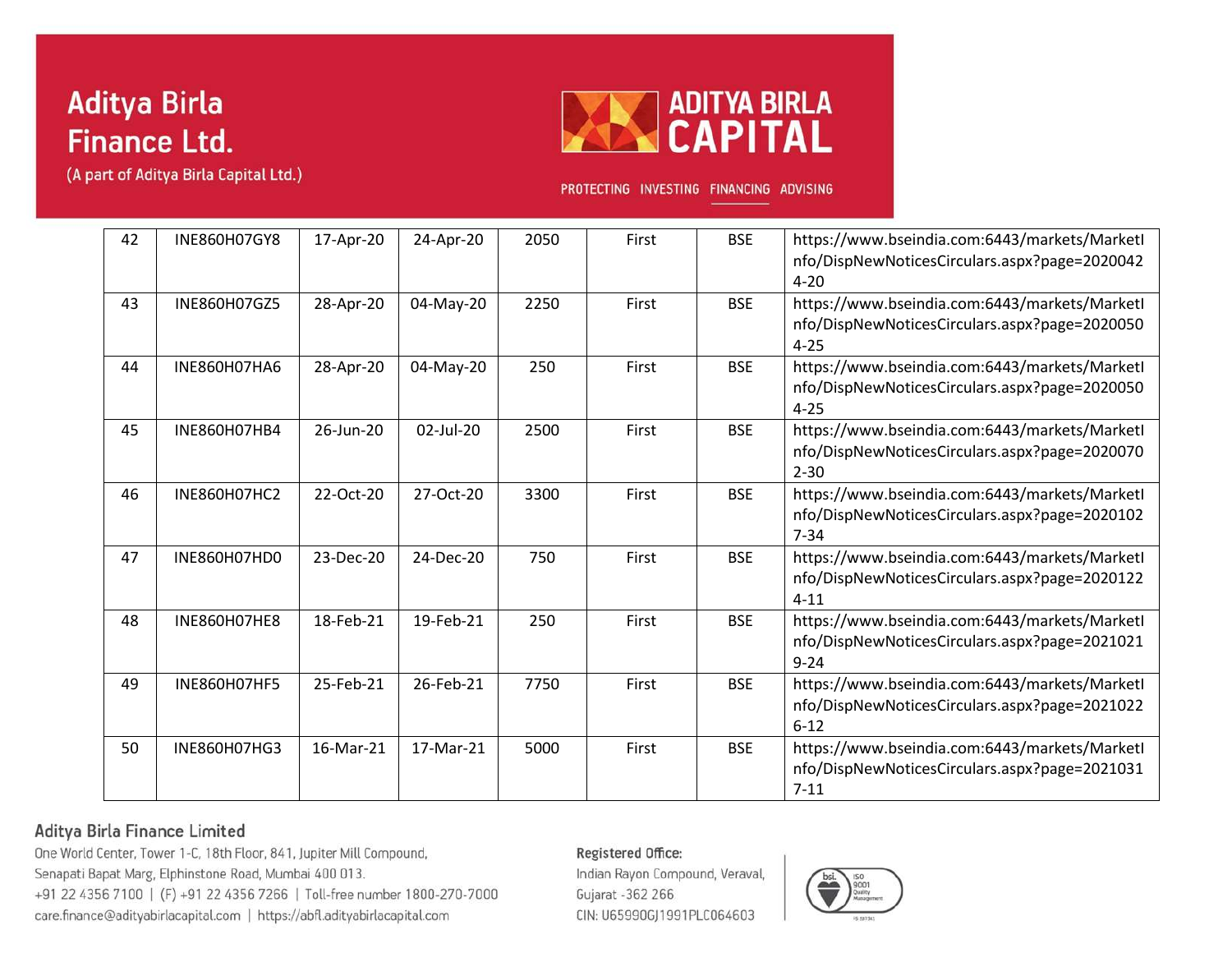



PROTECTING INVESTING FINANCING ADVISING

| 51 | INE860H07HH1        | 19-Mar-21       | 22-Mar-21    | 2500 | First | <b>BSE</b> | https://www.bseindia.com:6443/markets/MarketI<br>nfo/DispNewNoticesCirculars.aspx?page=2021032<br>$2 - 20$ |
|----|---------------------|-----------------|--------------|------|-------|------------|------------------------------------------------------------------------------------------------------------|
| 52 | INE860H07HI9        | 31-Mar-21       | 01-Apr-21    | 4200 | First | <b>BSE</b> | https://www.bseindia.com:6443/markets/Marketl<br>nfo/DispNewNoticesCirculars.aspx?page=2021040<br>$1 - 16$ |
| 53 | <b>INE860H07HJ7</b> | $7-May-21$      | 10-May-21    | 2500 | First | <b>BSE</b> | https://www.bseindia.com:6443/markets/MarketI<br>nfo/DispNewNoticesCirculars.aspx?page=2021051<br>$0 - 18$ |
| 54 | <b>INE860H07HK5</b> | 31-May-21       | $01$ -Jun-21 | 7500 | First | <b>BSE</b> | https://www.bseindia.com:6443/markets/Marketl<br>nfo/DispNewNoticesCirculars.aspx?page=2021060<br>$1 - 25$ |
| 55 | INE860H07HL3        | 17-Jun-21       | 18-Jun-21    | 500  | First | <b>BSE</b> | https://www.bseindia.com:6443/markets/MarketI<br>nfo/DispNewNoticesCirculars.aspx?page=2021061<br>$8 - 8$  |
| 56 | INE860H07HM1        | 17-Jun-21       | 18-Jun-21    | 750  | First | <b>BSE</b> | https://www.bseindia.com:6443/markets/MarketI<br>nfo/DispNewNoticesCirculars.aspx?page=2021061<br>$8 - 8$  |
| 57 | INE860H07HN9        | $26$ -Jul- $21$ | 27-Jul-21    | 5000 | First | <b>BSE</b> | https://www.bseindia.com:6443/markets/Marketl<br>nfo/DispNewNoticesCirculars.aspx?page=2021072<br>$7 - 7$  |
| 58 | INE860H07HO7        | 5-Aug-21        | 06-Aug-21    | 2500 | First | <b>BSE</b> | https://www.bseindia.com:6443/markets/Marketl<br>nfo/DispNewNoticesCirculars.aspx?page=2021080<br>$6 - 27$ |
| 59 | INE860H07HP4        | 4-Oct-21        | 05-Oct-21    | 500  | First | <b>BSE</b> | https://www.bseindia.com:6443/markets/MarketI<br>nfo/DispNewNoticesCirculars.aspx?page=2021100<br>$5 - 7$  |

### Aditya Birla Finance Limited

One World Center, Tower 1-C, 18th Floor, 841, Jupiter Mill Compound, Senapati Bapat Marg, Elphinstone Road, Mumbai 400 013. +91 22 4356 7100 | (F) +91 22 4356 7266 | Toll-free number 1800-270-7000 care.finance@adityabirlacapital.com | https://abfl.adityabirlacapital.com

#### Registered Office:

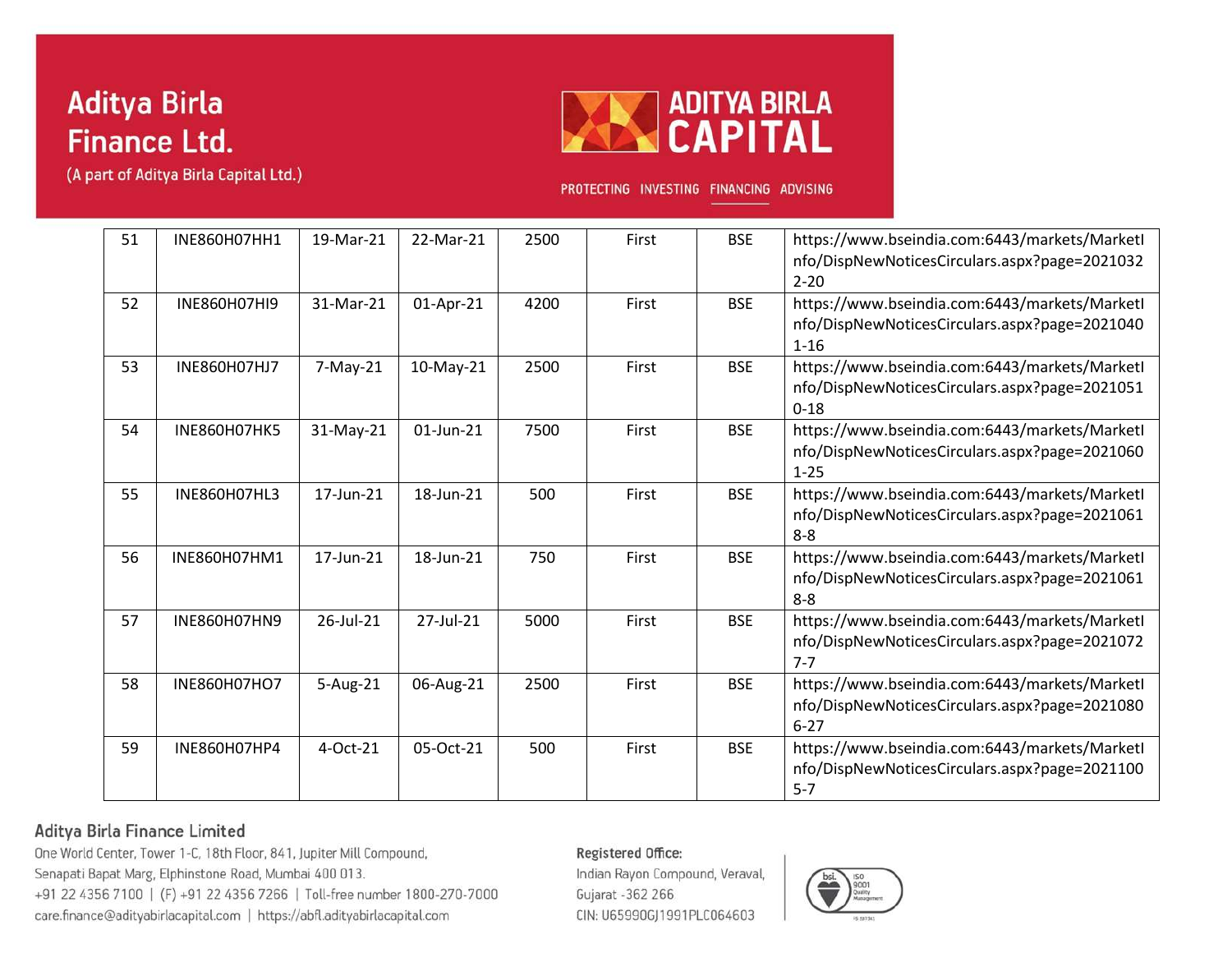(A part of Aditya Birla Capital Ltd.)



PROTECTING INVESTING FINANCING ADVISING

| 60 | INE860H07HQ2        | 4-Oct-21        | 05-Oct-21 | 1150 | First | <b>BSE</b> | https://www.bseindia.com:6443/markets/MarketI<br>nfo/DispNewNoticesCirculars.aspx?page=2021100<br>$5 - 7$  |
|----|---------------------|-----------------|-----------|------|-------|------------|------------------------------------------------------------------------------------------------------------|
| 61 | INE860H07HR0        | 21-Jan-22       | 24-Jan-22 | 5000 | First | <b>BSE</b> | https://www.bseindia.com:6443/markets/Marketl<br>nfo/DispNewNoticesCirculars.aspx?page=2022012<br>$4 - 26$ |
| 62 | <b>INE860H07HS8</b> | $21$ -Jan- $22$ | 24-Jan-22 | 3500 | First | <b>BSE</b> | https://www.bseindia.com:6443/markets/Marketl<br>nfo/DispNewNoticesCirculars.aspx?page=2022012<br>$4 - 26$ |
| 63 | INE860H08DF2        | 22-Feb-12       | 23-Feb-18 | 100  | First | <b>BSE</b> | https://www.bseindia.com/markets/MarketInfo/Di<br>spNewNoticesCirculars.aspx?page=20180223-30              |
| 64 | INE860H08DG0        | 25-May-12       | 23-Feb-18 | 250  | First | <b>BSE</b> | https://www.bseindia.com/markets/MarketInfo/Di<br>spNewNoticesCirculars.aspx?page=20180223-30              |
| 65 | INE860H08DI6        | $4$ -Jun-13     | 23-Feb-18 | 1000 | First | <b>BSE</b> | https://www.bseindia.com/markets/MarketInfo/Di<br>spNewNoticesCirculars.aspx?page=20180223-30              |
| 66 | INE860H08DJ4        | 12-Dec-14       | 23-Feb-18 | 500  | First | <b>BSE</b> | https://www.bseindia.com/markets/MarketInfo/Di<br>spNewNoticesCirculars.aspx?page=20180223-30              |
| 67 | INE860H08DK2        | $9$ -Jan-15     | 23-Feb-18 | 450  | First | <b>BSE</b> | https://www.bseindia.com/markets/MarketInfo/Di<br>spNewNoticesCirculars.aspx?page=20180223-30              |
| 68 | INE860H08DL0        | 17-Jun-15       | 23-Feb-18 | 250  | First | <b>BSE</b> | https://www.bseindia.com/markets/MarketInfo/Di<br>spNewNoticesCirculars.aspx?page=20180223-30              |
| 69 | INE860H08DM8        | 14-Jul-15       | 23-Feb-18 | 300  | First | <b>BSE</b> | https://www.bseindia.com/markets/MarketInfo/Di<br>spNewNoticesCirculars.aspx?page=20180223-30              |
| 70 | <b>INE860H08DN6</b> | 25-Aug-15       | 23-Feb-18 | 330  | First | <b>BSE</b> | https://www.bseindia.com/markets/MarketInfo/Di<br>spNewNoticesCirculars.aspx?page=20180223-30              |
| 71 | INE860H08DP1        | 8-Mar-16        | 23-Feb-18 | 250  | First | <b>BSE</b> | https://www.bseindia.com/markets/MarketInfo/Di<br>spNewNoticesCirculars.aspx?page=20180223-30              |

### Aditya Birla Finance Limited

One World Center, Tower 1-C, 18th Floor, 841, Jupiter Mill Compound, Senapati Bapat Marg, Elphinstone Road, Mumbai 400 013. +91 22 4356 7100 | (F) +91 22 4356 7266 | Toll-free number 1800-270-7000 care.finance@adityabirlacapital.com | https://abfl.adityabirlacapital.com

#### Registered Office:

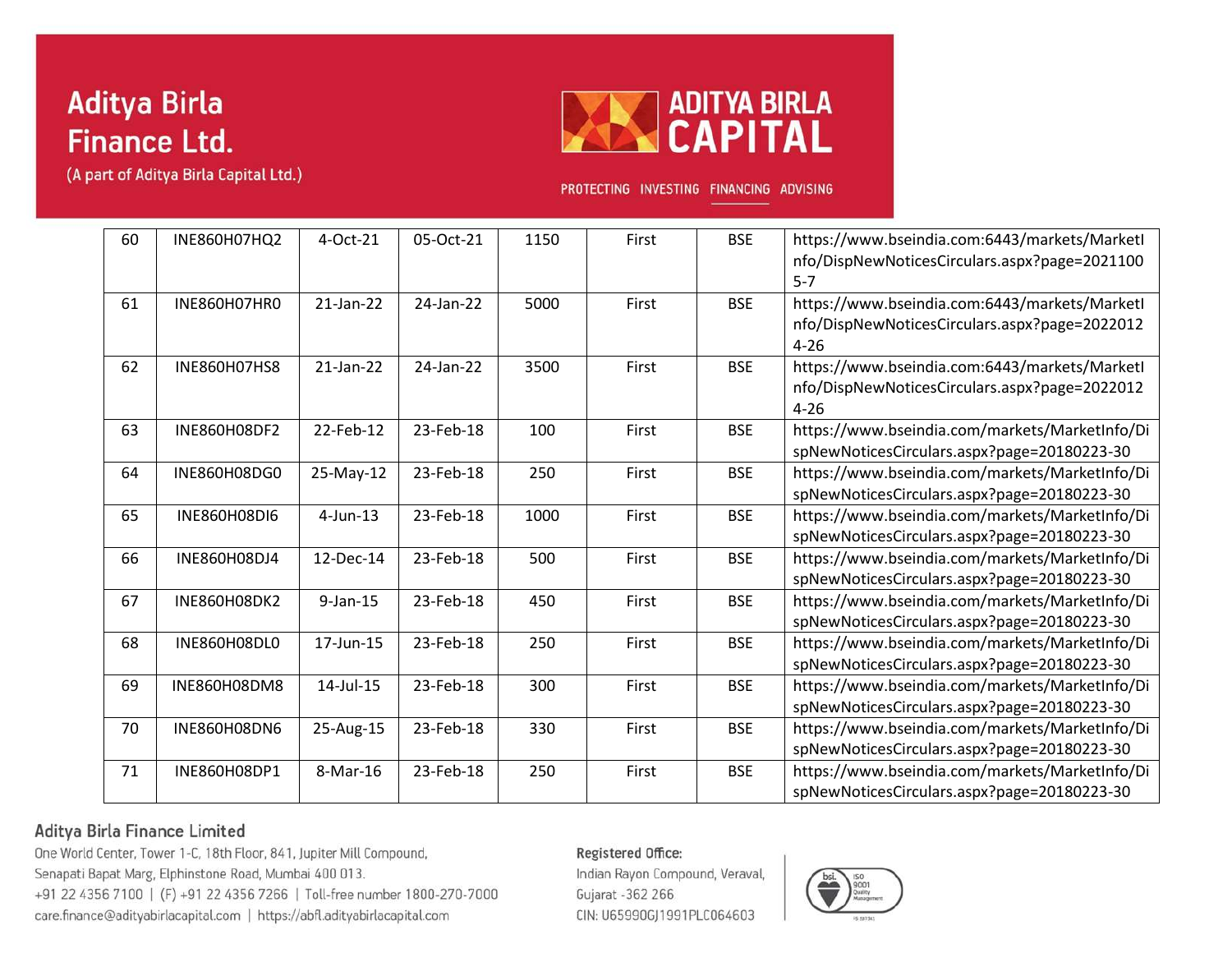



PROTECTING INVESTING FINANCING ADVISING

| 72 | INE860H08DQ9        | 10-Mar-16   | 23-Feb-18 | 80   | First   | <b>BSE</b> | https://www.bseindia.com/markets/MarketInfo/Di |
|----|---------------------|-------------|-----------|------|---------|------------|------------------------------------------------|
|    |                     |             |           |      |         |            | spNewNoticesCirculars.aspx?page=20180223-30    |
| 73 | INE860H08DR7        | 18-Mar-16   | 23-Feb-18 | 255  | First   | <b>BSE</b> | https://www.bseindia.com/markets/MarketInfo/Di |
|    |                     |             |           |      |         |            | spNewNoticesCirculars.aspx?page=20180223-30    |
| 74 | INE860H08DS5        | 23-Jun-16   | 23-Feb-18 | 525  | First   | <b>BSE</b> | https://www.bseindia.com/markets/MarketInfo/Di |
|    |                     |             |           |      |         |            | spNewNoticesCirculars.aspx?page=20180223-30    |
| 75 | INE860H08DT3        | 28-Jul-16   | 23-Feb-18 | 1000 | First   | <b>BSE</b> | https://www.bseindia.com/markets/MarketInfo/Di |
|    |                     |             |           |      |         |            | spNewNoticesCirculars.aspx?page=20180223-30    |
| 76 | INE860H08DU1        | 28-Jul-16   | 23-Feb-18 | 750  | First   | <b>BSE</b> | https://www.bseindia.com/markets/MarketInfo/Di |
|    |                     |             |           |      |         |            | spNewNoticesCirculars.aspx?page=20180223-30    |
| 77 | INE860H08DV9        | 29-Sep-16   | 23-Feb-18 | 2000 | First   | <b>BSE</b> | https://www.bseindia.com/markets/MarketInfo/Di |
|    |                     |             |           |      |         |            | spNewNoticesCirculars.aspx?page=20180223-30    |
| 78 | INE860H08DW7        | 21-Nov-16   | 23-Feb-18 | 2000 | First   | <b>BSE</b> | https://www.bseindia.com/markets/MarketInfo/Di |
|    |                     |             |           |      |         |            | spNewNoticesCirculars.aspx?page=20180223-30    |
| 79 | INE860H08DX5        | 9-Mar-17    | 23-Feb-18 | 100  | First   | <b>BSE</b> | https://www.bseindia.com/markets/MarketInfo/Di |
|    |                     |             |           |      |         |            | spNewNoticesCirculars.aspx?page=20180223-30    |
| 80 | INE860H08DY3        | 18-May-17   | 23-Feb-18 | 1650 | First   | <b>BSE</b> | https://www.bseindia.com/markets/MarketInfo/Di |
|    |                     |             |           |      |         |            | spNewNoticesCirculars.aspx?page=20180223-30    |
| 81 | <b>INE860H08EA1</b> | 4-Dec-18    | 17-Dec-18 | 2500 | First   | <b>BSE</b> | https://www.bseindia.com/markets/MarketInfo/Di |
|    |                     |             |           |      |         |            | spNewNoticesCirculars.aspx?page=20181217-33    |
| 82 | <b>INE860H08EB9</b> | $6$ -Jun-19 | 13-Jun-19 | 2000 | First   | <b>BSE</b> | https://www.bseindia.com/markets/MarketInfo/Di |
|    |                     |             |           |      |         |            | spNewNoticesCirculars.aspx?page=20190613-30    |
| 83 | <b>INE860H08EB9</b> | 30-Dec-19   | 08-Jan-20 | 1000 | Further | <b>BSE</b> | https://www.bseindia.com/markets/MarketInfo/Di |
|    |                     |             |           |      |         |            | spNewNoticesCirculars.aspx?page=20200108-29    |
| 84 | INE860H08EB9        | 13-Feb-20   | 24-Feb-20 | 500  | First   | <b>BSE</b> | https://www.bseindia.com/markets/MarketInfo/Di |
|    |                     |             |           |      |         |            | spNewNoticesCirculars.aspx?page=20200224-12    |
|    |                     |             |           |      |         |            |                                                |
| 85 | <b>INE860H08ED5</b> | 29-Dec-20   | 30-Dec-20 | 800  | First   | <b>BSE</b> | https://www.bseindia.com/markets/MarketInfo/Di |

### Aditya Birla Finance Limited

One World Center, Tower 1-C, 18th Floor, 841, Jupiter Mill Compound, Senapati Bapat Marg, Elphinstone Road, Mumbai 400 013. +91 22 4356 7100 | (F) +91 22 4356 7266 | Toll-free number 1800-270-7000 care.finance@adityabirlacapital.com | https://abfl.adityabirlacapital.com

#### Registered Office: